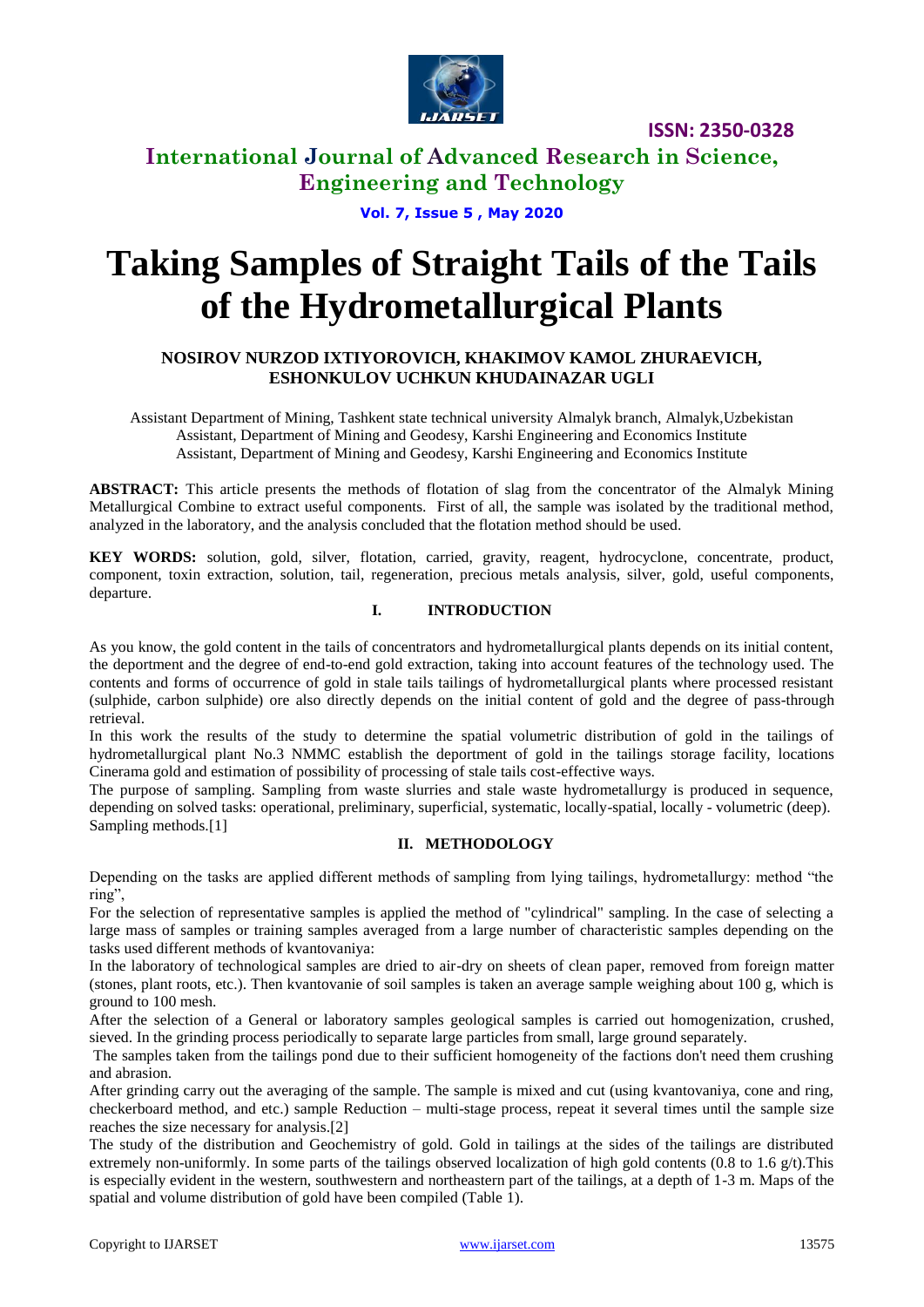

# **International Journal of Advanced Research in Science, Engineering and Technology**

## **Vol. 7, Issue 5 , May 2020**

The relative frequency of occurrence of gold in samples with a content of more than 0.8  $g / t$  is given in Table 2. A high gold content (more than 0.8 g / t) from averaged samples taken from a depth of 1-3 m is observed in more than 40% of the surveyed areas of the entire tailing dump. Similar concentrations of gold are observed in more than 50% of the surveyed areas: in the northern part of the tailing dump (at a depth of 3 m); in the north-eastern part of the tailings (at a depth of 1-3m), in the western part of the tailings (at a depth of 5-6m).

### **III. EXPERIMENTAL RESULTS**

The weight of the sample is standard (1 kg). The distribution of useful components by size classes was studied. The results of the analysis of variance are shown in table 1.

|                | Selection side (pos.)       | Total number of | Depth selection, m |     |     |         |
|----------------|-----------------------------|-----------------|--------------------|-----|-----|---------|
|                |                             | samples         |                    | 2   | 3   | average |
| л.             | NorthWest Side (I)          | 157             | 12                 | 11  | 57  | 26      |
| 2              | NorthWest Side (II)         | 143             | 27.                | 27  | 21  | 22      |
| 3              | Northside (III)             | 355             | 52                 | 64  | 58  | 58      |
| $\overline{4}$ | Northeast (IV)              | 64              | 87                 | 100 | 100 | 96      |
| 5              | Western $(V)$               | 482             | 41                 | 47  | 58  | 49      |
| 6              | West(XI)                    | 266             | 27                 | 17  | 59  | 34      |
| 7              | South (VI)                  | 153             | 38                 | 40  | 59  | 46      |
| 8              | South (VII, IX)             | 189             | 45                 | 46  | 40  | 44      |
| 9              | Southdopol. selection $(X)$ | 70              | 43                 | 23  | 50  | 39      |
|                | Total                       | 1879            |                    |     |     | 46      |

#### **Table 1. The distribution of sampling points in the tailings pond depending on the depth of the waste**

**Table 2. The chemical composition of the samples**

| Side of the world     | Content, % |      |              |      |  |  |
|-----------------------|------------|------|--------------|------|--|--|
|                       | Au, $g/t$  | As   | νç           | -орг |  |  |
| Westside (3 samples)  |            | 0.32 | 0.59         |      |  |  |
| Northside (4 samples) | 1,3        | 0.46 | 0.51         | 0.28 |  |  |
| Eastside (5 samples)  | ).98       | 0.35 | $14^{\circ}$ |      |  |  |

A detailed study of the distribution of concentration of gold in the tailings pond shows that identity is not observed the localization of high gold contents at depth in the North-Western and Northern parts of the tailings.

In the North-East and South-West parts of tailing at the edges of the abnormal content of gold in the range of 1.6-2.0 g/t.

To determine the patterns of gold concentration with depth of the samples produced discrete sampling in the analyzed points every 0,5 m. In the Northern part of the tailing is not observed a clear accumulation of gold concentration in the tails of hydrometallurgy at depths of 1-3 m. Therefore, to increase statistical data for further studies was chosen 2 points from the southern part of the tailings, and 4 points from Western activatorbios. Depth selection of 6 m, with discrete sampling of 1m.

Surveying the designation of proposed sites of sampling. With the involvement of the surveying services in the Northern mine group was completed work on the designation of sampling points (cells with a certain size) in the prescribed manner. Surveying the designation of the area for selection is shown in Fig. 2.1.2 and table 2.1.3.

In the North-Western part of the tailings is fixed plot with a total area of 16.3 hectares and is divided into 147 squares, size 33,3x33,3 m (0.10 ha). [3]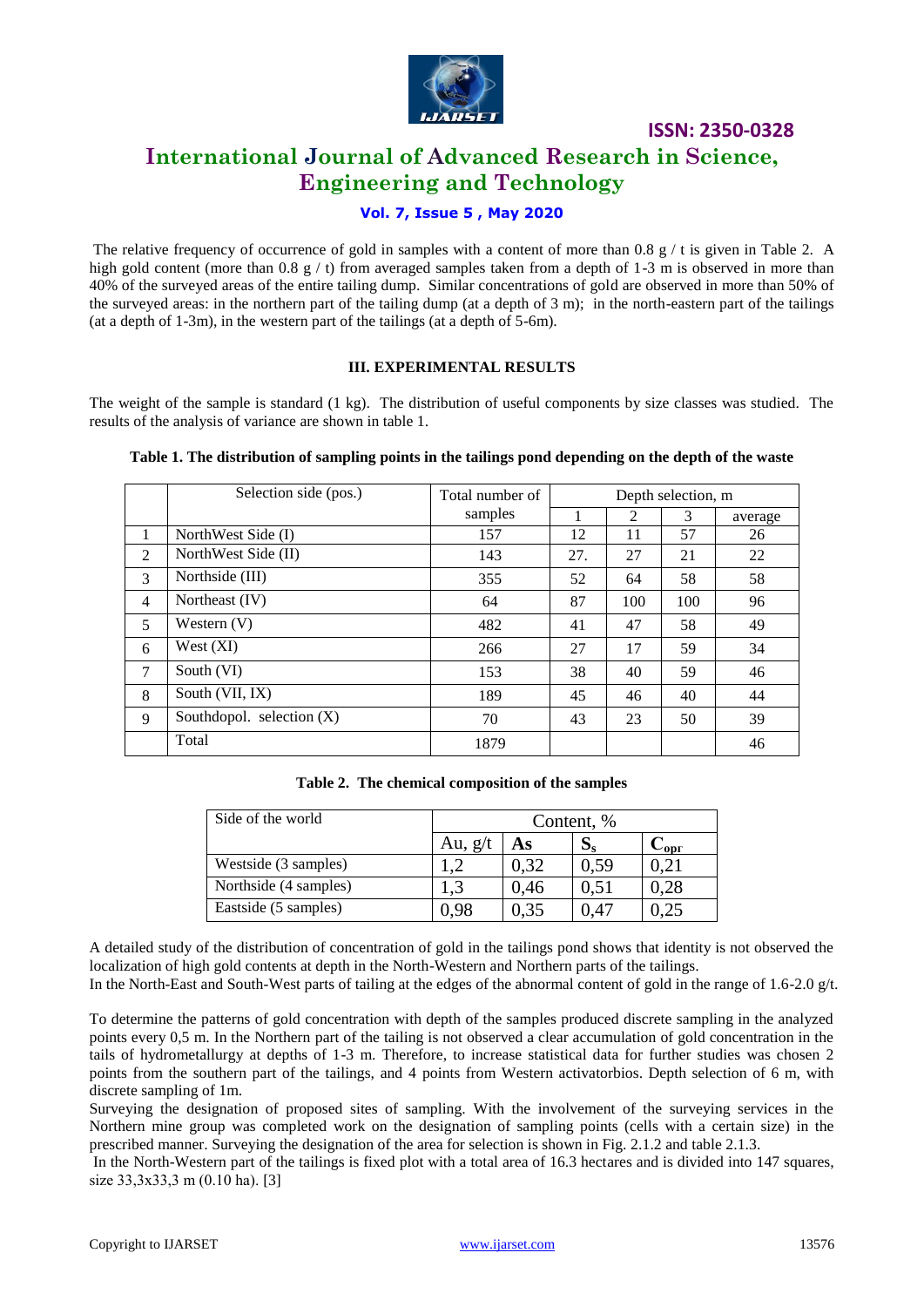

# **International Journal of Advanced Research in Science, Engineering and Technology**

**Vol. 7, Issue 5 , May 2020**

#### **IV. CONCLUSION**

In the Northern part of the tailings is fixed 58,0 ha plot, divided into 232 square 50x50 m ( 0.25 ha).

In the North - Vostochnoye tailing fixed plot with a total area of 4.3 hectares and is divided into 39 squares, size 33,3х33,3 m.

In the Western part of the tailings is fixed plot with a total area of 38.5 hectares and is divided into 372 square size 33,3х33,3 m.

In the southern part of the tailings is fixed plot with a total area of 21.5 hectares and is divided into 202квадратов, size 33,3х33,3M.

Disaster of the tailings is fixed plot with a total area of 1.5 ha and divided into 6 squares  $50x50M(0.25)$  ha). In addition, fixed 2 points from South and 4 from the Western part of the tailings for deep sampling.

Total tailings area 140,1 ha 1056 are fixed points for the selection of different depths. In addition to this, the southern side of the TMF from 2 points and from the West side of the 4 points were sampled from 3 m depth. The mass of the samples was 0.7-1.0 kg Only selected from 1056 points more 2526 samples. The total mass of the samples amounted to 1.8 T. the Total area of tailings is 840 hectares, analizirana area for the tailings amounted to 140,1 ha, or 16.7 % of the total area.[4]

#### **REFERENCES**

[1] A.S. Khasanov, K. S. Sanakulov, A. S. Atakhanov. Technology of complex processing of slags of Almaly MMC.Nonferrous metallurgy, 2003 No 2.

[2] S.I. Mitrofanov, L. A. Barsky, V. D. Samygin. The study of minerals for enrichment. M., Nedra, 1974

[3] Samadov A.U. The study of the extraction of iron from copper slags by the halogen-ammonium method // Collection of scientific papers of the XII International scientific-practical conference on the topic: "Modern instrumental systems, information technology and innovation." - T. 4. - Kursk, 2015 .-- S. 34-39.

[4] Samadov A.U. The study of the extraction of valuable components from the waste of metallurgical enterprises // Collection of scientific papers of the XII International scientific-practical conference on the topic: "Modern instrumental systems, information technology and innovation." - T. 4. - Kursk, 2015 .-- S. 212-214.

#### **AUTHOR'S BIOGRAPHY**